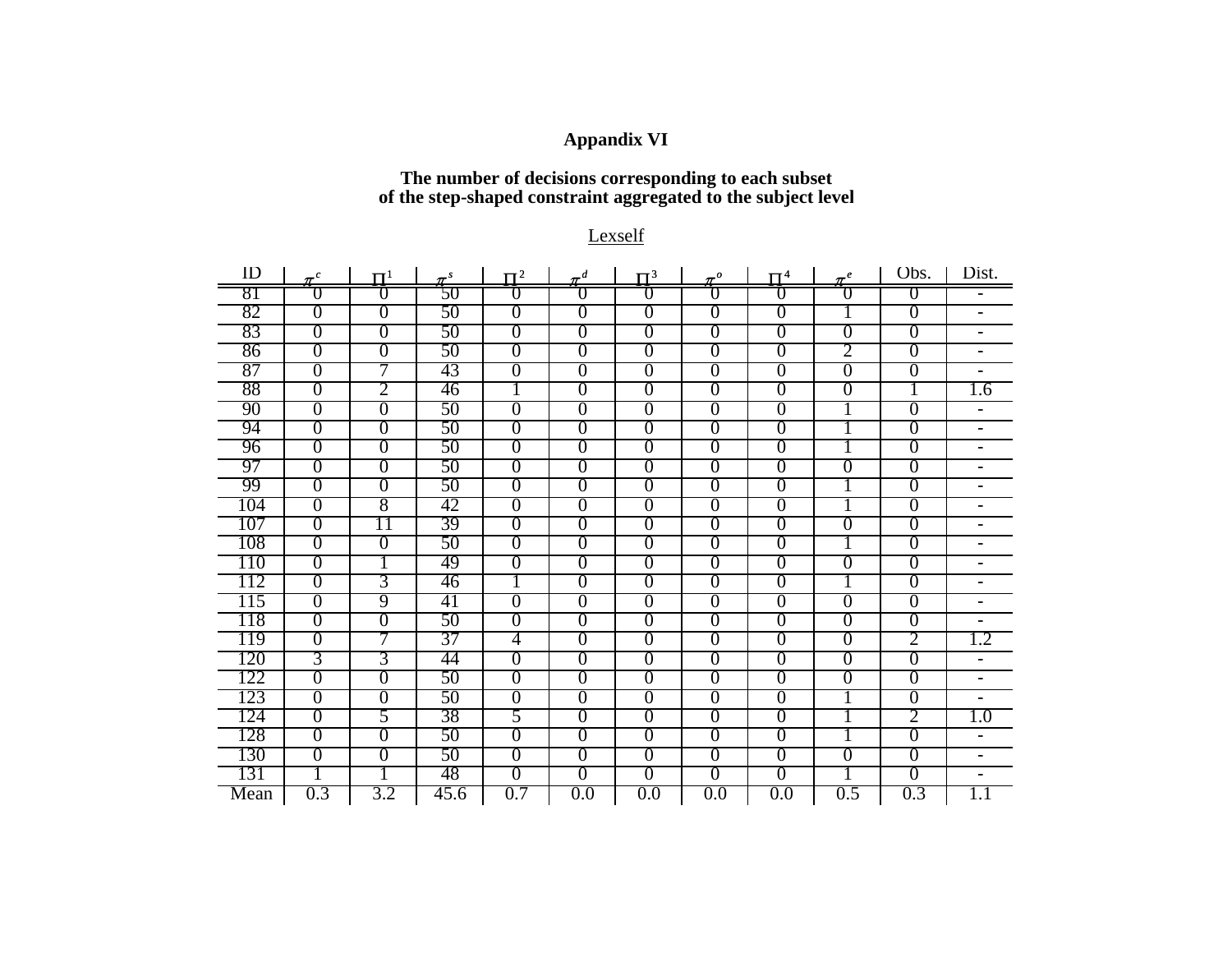## Table AVI1 (cont.)

#### Social welfare

| ID                  | $\pi^{c}$             | $\Pi^1$        | $\pi^s$ | $\Pi^2$        | $\pi^d$        | $\Pi^3$        | $\boldsymbol{\mathcal{I}}^o$ | $\Pi^4$        | $\boldsymbol{\pi}^e$ | Obs.           | Dist.                    |
|---------------------|-----------------------|----------------|---------|----------------|----------------|----------------|------------------------------|----------------|----------------------|----------------|--------------------------|
| 80                  | O                     | Ū              | 45      | O              | U              | O              | 5                            | O              |                      | U              | -                        |
| 101                 | $\overline{0}$        | $\overline{0}$ | 44      | $\overline{0}$ | $\overline{0}$ | $\overline{0}$ | 6                            | $\theta$       | $\theta$             | $\overline{0}$ | $\blacksquare$           |
| 105                 | $\overline{0}$        | $\overline{0}$ | 45      | $\overline{0}$ | $\overline{0}$ | $\overline{0}$ | 5                            | $\overline{0}$ | $\overline{0}$       | $\overline{0}$ | Ξ.                       |
| 106                 | $\overline{0}$        | $\overline{0}$ | 48      | $\overline{0}$ | $\overline{0}$ | $\overline{0}$ | 2                            | $\theta$       | -1                   | $\overline{0}$ | $\overline{\phantom{0}}$ |
| 121                 | $\overline{0}$        | $\overline{0}$ | 45      | $\overline{0}$ | $\overline{0}$ | $\overline{0}$ | 5                            | $\overline{0}$ | $\Omega$             | $\overline{0}$ | $\overline{\phantom{0}}$ |
| 132                 | $\overline{0}$        | 3              | 36      | $\overline{0}$ | $\overline{0}$ | 1              | 10                           | $\overline{0}$ | $\overline{0}$       | 0              | $\overline{\phantom{0}}$ |
| 134                 | $\overline{0}$        | 3              | 43      |                | $\overline{0}$ | $\overline{0}$ | 3                            | $\overline{0}$ |                      | $\overline{0}$ | $\blacksquare$           |
| Mean                | $0.0\,$               | 0.9            | 43.7    | 0.1            | 0.0            | 0.1            | 5.1                          | 0.0            | 0.4                  | 0.0            | $\overline{\phantom{0}}$ |
|                     |                       |                |         |                |                |                |                              |                |                      |                |                          |
| Difference aversion |                       |                |         |                |                |                |                              |                |                      |                |                          |
| ID                  | $\boldsymbol{\tau}^c$ | π1             | $\pi^s$ | $\Pi^2$        | $\pi^d$        | $\Pi^3$        | $\pi^o$                      | $\Pi^4$        | $\pi^e$              | Obs.           | Dist.                    |
| 85                  | O                     |                | 2       | 34             |                | 11             |                              | $\theta$       | 18                   | U              | $\blacksquare$           |
| 98                  | $\overline{0}$        | $\overline{0}$ | 8       | 18             | 0              | 15             | 5                            |                | 13                   | 3              | 6.6                      |
| 102                 | $\overline{0}$        | 3              | 8       | 12             | 4              | 15             | 2                            | $\overline{0}$ | 21                   | $\overline{6}$ | 4.7                      |
| 109                 | $\overline{0}$        | $\overline{0}$ | 2       | 23             | $\overline{6}$ | 16             | 2                            | $\overline{0}$ | 42                   |                | 1.2                      |
| Mean                | 0.0                   | $1.0\,$        | 5.0     | 21.8           | 2.8            | 14.3           | 2.5                          | 0.3            | 23.5                 | 2.5            | 4.2                      |
| ID                  | $\pi^{c}$             | $\Pi^1$        | $\pi^s$ | $\Pi^2$        | $\pi^d$        | $\Pi^3$        | $\pi^o$                      | $\Pi^4$        | $\pi^e$              | Obs.           | Dist.                    |
| 100                 | $_{\rm 0}$            |                | 20      | 14             |                | 8              | ı                            | U              |                      | 5              | 4.1                      |
| 103                 | $\overline{0}$        |                | 4       | 41             | 2              | $\overline{0}$ | $\overline{0}$               | $\overline{0}$ | $\overline{2}$       | $\overline{2}$ | 2.9                      |
| 111                 | $\overline{0}$        | $\overline{6}$ | 12      | 25             | 4              | 2              | $\overline{0}$               | $\overline{0}$ | 2                    | T              | 1.6                      |
| 114                 | $\overline{0}$        |                | 9       | 38             | 1              | $\overline{0}$ | $\overline{0}$               | $\overline{0}$ | 1                    |                | 1.5                      |
| 133                 | $\overline{0}$        | 2              | 30      | 4              | 9              | 4              |                              | $\overline{0}$ | 2                    | 0              | $\overline{\phantom{0}}$ |
| Mean                | 0.0                   | 2.2            | 15.0    | 24.4           | 3.4            | 2.8            | 0.4                          | 0.0            | 1.6                  | 1.8            | 2.5                      |
|                     |                       |                |         |                |                |                |                              |                |                      |                |                          |
| ID                  | $\pi^{c}$             | $\Pi^1$        | $\pi^s$ | $\Pi^2$        | $\pi^d$        | $\mathbf{T}^3$ | $\pi^o$                      | $\Pi^4$        | $\pi^e$              | Obs.           | Dist.                    |
| 127                 | $\cup$                |                | 15      |                |                |                |                              |                | 4                    |                | 1.2                      |